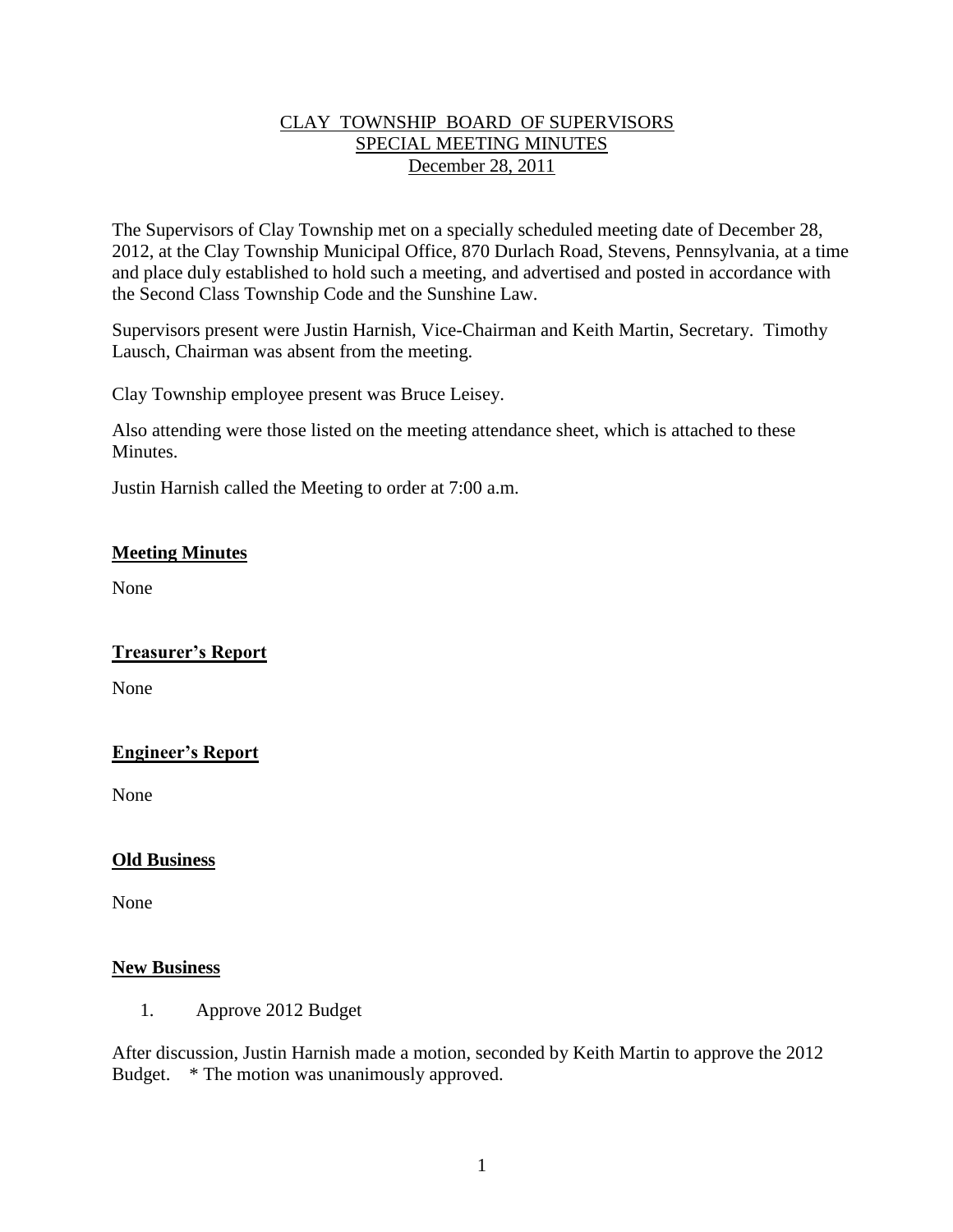2. Adopt Ordinance for School Resource Officer Program

This item was tabled until the next meeting.

3. Approve Resolution Dissolving and Disbanding the Clay Township Police Department

After review, Justin Harnish made a motion, seconded by Keith Martin to approve Resolution #R122811 Dissolving and Disbanding the Clay Township Police Department on 12/31/2011. On September 21, 2011 the Township entered into an agreement with the Northern Lancaster County Regional Police Department to provide police services to Clay Township effective 1/1/2012. \* The motion was unanimously approved.

4. Approve and Execute Lease Agreements for Police Building and 4 bays of the Maintenance building with the Northern Lancaster County Regional Police Department.

After review, Justin Harnish made a motion, seconded by Keith Martin to approve and execute the lease agreements with the Northern Lancaster Country Regional Police Department. \* The motion was unanimously approved.

5. Approve Health Insurance Amendment

After discussion, Keith Martin made a motion, seconded by Justin Harnish to approve the health insurance amendment increasing the self insured deductible to \$1500/\$3000 in 2012. \* The motion was unanimously approved.

#### **Bills to be Paid**

Justin Harnish made a motion, seconded by Keith Martin to pay bills from the General Fund totaling \$22,375.90. \* The motion was unanimously approved.